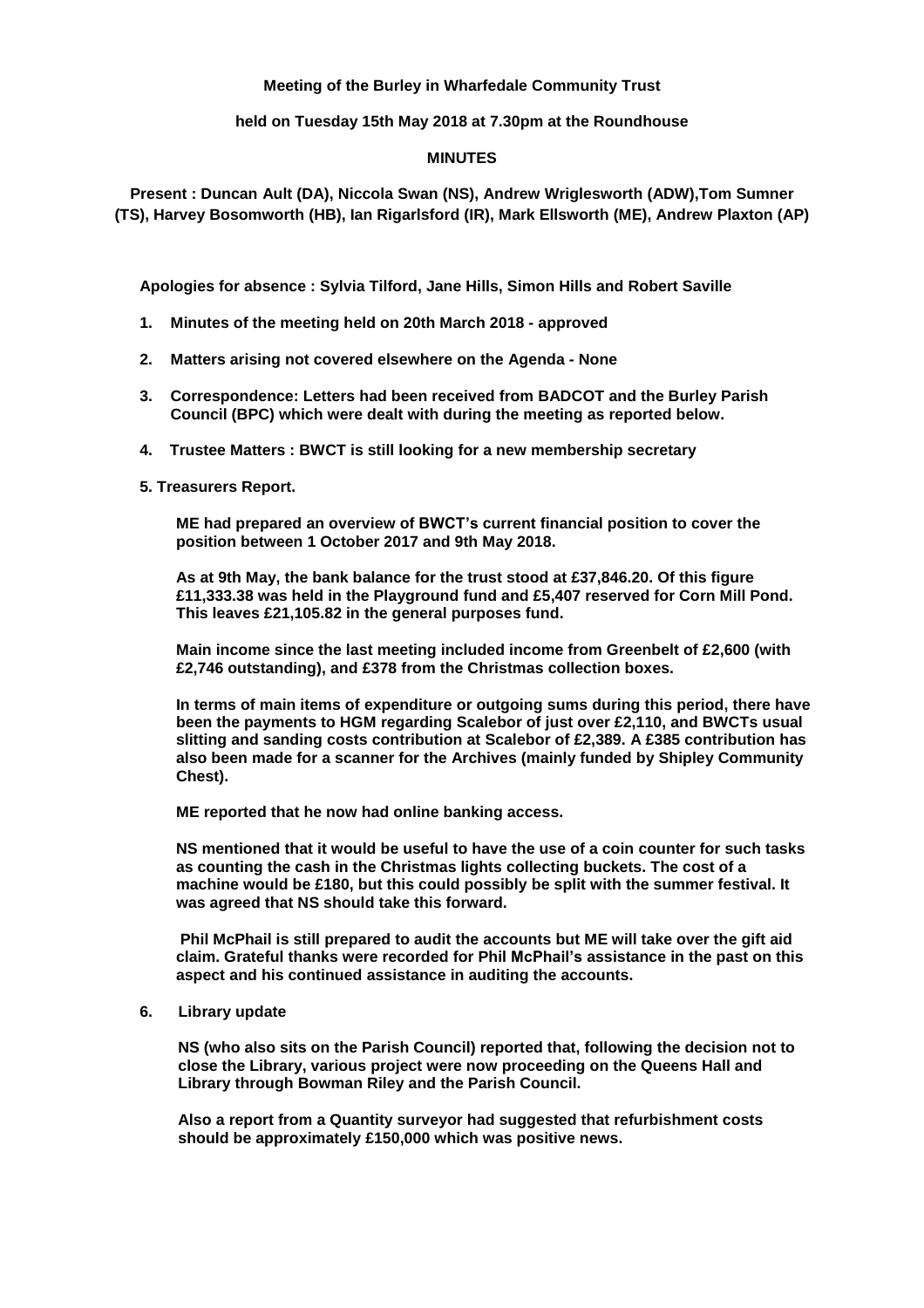- **7. Scalebor Park:**
	- **a. Pavilion : DA had managed to establish better communications with Burley Trojans and the football club should be attending to some necessary interior works soon. Some drainage work was needed near to the pavilion. Danvic had quoted £2,000 for the work but this figure would reduce if the work can be coordinated with similar work for Shipley Golf Club in the Autumn. ME will make further enquiries of Shipley Golf Club. Burley Trojans would cover half of the eventual cost.**
	- **b. Grounds and Pitches: DA had already confirmed that the slitting and sanding had been done. The surface was now very good and the cricketers were pleased with it.**
	- **c. Greenbelt and woodland: BWCT have been awarded both available contracts for Scalebor; the second contract being for the smaller new area of grounds. HGM would correspondingly (and proportionately) be paid extra for the work for this additional area.**
	- **d. Another relevant matter, which had arisen the day before the meeting, was the discovery of some illegal substances/drugs near the grounds by a resident. It was agreed that the matter should be reported to the police in such instances.**

# **8. Burley Playground**

A site visit to Grange Park by NS and TS had taken place, to see if a way forward for **the location of the proposed zip wire could be found. Some alternative sites identified were thought to be acceptable. RS had also asked Salem Church about siting the zip wire over church land but no suitable location had been identified. It was agreed by the trustees that, in light of the above, there should be a further discussion with the Playground committee about what to do with the available playground funds.**

 **A Mill Wheel with BWCT signage was to be installed a couple of days after the meeting to commemorate the 2017 opening of the new playground facility.**

**Finally, it was mentioned that a marathon runner had recently pledged £300 of sponsorship money to the playground fund.**

**9. Marketing:**

 **NS confirmed that the final version of the information for the BWCT email newsletter should be ready the following day. A link to the BWCT website would also be included for Data Protection Purposes. Among other items, the Duck Race, work at Scalebor, membership renewals, the focus on younger people would all be mentioned.**

**10 Membership**

**The new membership year commences on 1st June. Fliers, emails and membership posters were all being prepared.**

**In terms of encouraging membership a presence at the Duck race was discussed. It was also suggested that the junior cricket may also be a good event to promote membership.**

**A policy on the General Data Protection Act needs to be finalised. Former members, who do not wish to renew, will have the right to have their details erased from BWCT records. There may also be an issue regarding any contact with former members with reminders after 25 May 2018.**

**A new membership secretary is still needed and the post will be advertised on Facebook. DA remarked that with the increased use of technology the job was a lot easier than it used to be. Likely hours involved would be included in the 'job description'.**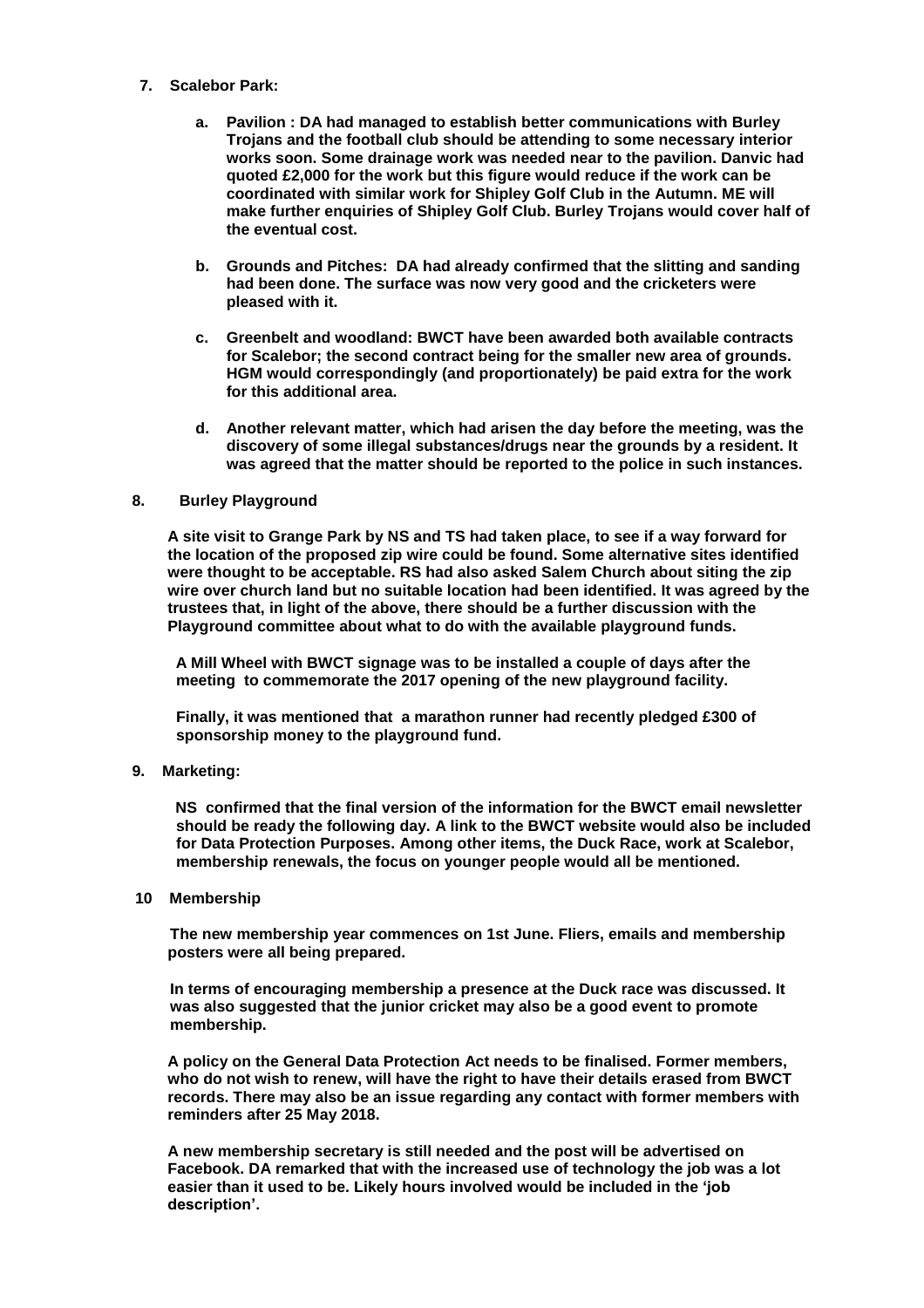#### **11 Burley website and forum**

**HB confirmed that usage/hits continued to increase with a 22% increase evident from the statistics.**

**HB mentioned that the website committee did need to be reinvigorated. HB will follow this up with Malcolm and others. There also needed to be a succession plan for the longer term, though the creation of sub sites had been a good step forward in that respect.**

### **12 Christmas Lights:**

**DA had been contacted by a youth group incorporating singers from Harrogate/Otley/Burley offering to sing at the 'switch on' but for the benefit of another charity. It was confirmed that the focus of the event should be to raise funds for the Christmas lights.** 

**Correspondence from BADCOT had been received outlining problems with the running of the Christmas market. This was a question of manpower, increasing costs, logistics and red tape. As a small group they now feel this can be handled by another village organization. The Red Lion has expressed an interest in running the event together with the Summer Festival and BWCT. This will be pursued over the coming months.**

## **13. The Duck race**

**The 2018 event is to take place on Sunday 10 June. SH had included a rider in the event information emphasizing the responsibility parents had for their children and the point of 'at your own risk' would be made in signage at gates and on the website.**

**3500 ducks are to race this year 500 more than in previous years. BWCT will deal with the sale of 1500 of these with the other 2000 allocated to the scouts and guides. As usual there will be Teas in the Park after the event.**

**DA confirmed that the police would be present for assistance in relation to crossing the A65 before the event.**

**TS was asked to look at the kissing gate at one of the routes which may restrict access for those with push chairs etc.**

# **14. The Round House**

**A condition survey had suggested that combined internal and external costs would be around £21,000 to bring the building back to a state of good repair. A separate new quote had been obtained suggesting overall costs of £22,000. There were differing views over what proportion of the work and therefore costs were internal and external. Views varied between £2/2,500 and £7,500 (in a recent letter from BPC) as to the proportion that might be regarded as internal.**

**DA reminder those present of the history of arrangements which were broadly understood to be as follows:-**

**There had been an original agreement by Burley Community Council (BCC) to rent the building for £50 to £100 per annum from Bradford Council, subsequently transferred to BWCT. Expenses relating to the building had been around £1000 to £1500 per annum with minimal income returns.**

**Bradford Council had now handed over various village assets including the Roundhouse to BPC with an informal agreement that BPC deal with external repairs and BWCT with internal repairs. No significant work had been carried out on the exterior or interior for 2 years.**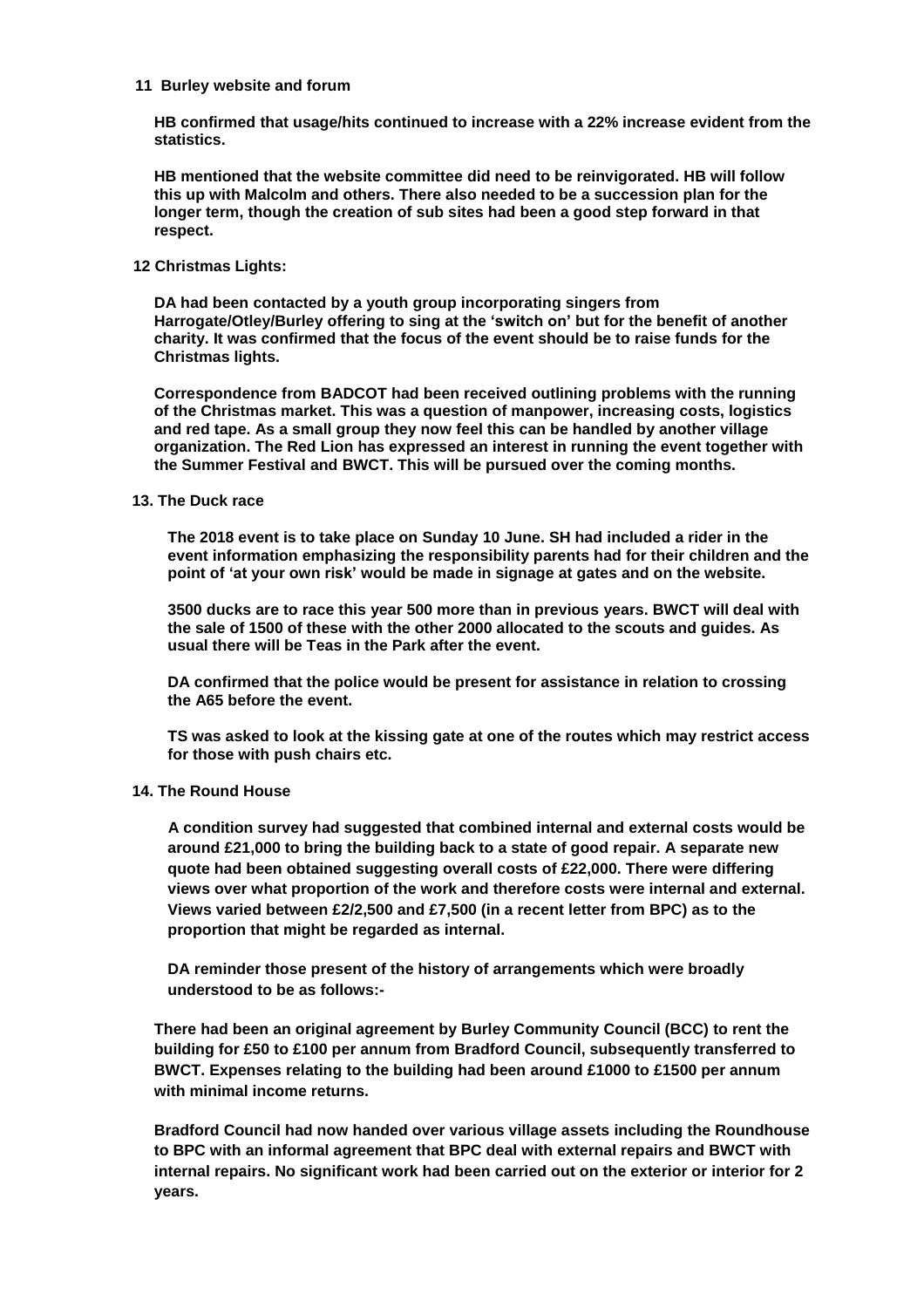**It was agreed that BWCT could not afford to maintain the building at the levels of expenditure suggested and it was agreed that DA should contact BPC to indicate that BWCT was happy to hand over complete control of the building to them. It was hoped that current usage of the Roundhouse by particular groups could be maintained, including the Festival and the Monday Coffee group.**

**As had been discussed previously BWCT would be prepared to consider assisting with the funding of a water fountain or supply to the Roundhouse.**

 **15. Pudding Tree Garden/Jubilee Garden** 

**Nothing to report.**

 **16. Coop funding**

**DA mentioned that there was a technical need to spend the second tranche of Coop money within 12 months of receipt to comply with the rules of the scheme.**

 **17. Fountain of Life**

**Nothing to report other than the repeat of a need for a ' Spring clean' by TS.**

**18. Corn mill pond**

**In the dry weather the pond has been silting up badly and a moorhen has even constructed a nest in the middle of the pond. There is a concern again that the stream may become blocked. DA will, with assistance as needed, review the responsibilities of BWCT and report back.**

**19. BWCT: ideas for 2018 and assistance to other village organisations.**

**See also immediately below.**

**20. Youth provision: Progress**

**The Scalebor Cricket field now has a good surface which will assist development of young cricketers in Burley.**

**The idea of putting the hard tennis court (owned by the cricket club) back into use was agreed as a project to investigate. DA will ascertain likely cost and discuss logistics with John Hardisty.**

**The idea of supporting a regular Park Run around Burley had been discussed but there were difficulties in identifying an appropriate route. Ghyll Royd School are looking into the matter as their site may be suitable. NS to discuss further with the school.**

**The idea of supporting an activity at the festival - such as a climbing wall for youngsters, was discussed and is to be pursued further with ST. Agreed that BWCT's involvement, if this element goes ahead, should be suitably publicized.**

 **21. Risk assessments**

**These are up to date. Actions on risks relating to the Duck race are mentioned above.**

 **22. AOB**

**TS confirmed that arrangements were on track as regards the hanging baskets which should be up by 28th June.**